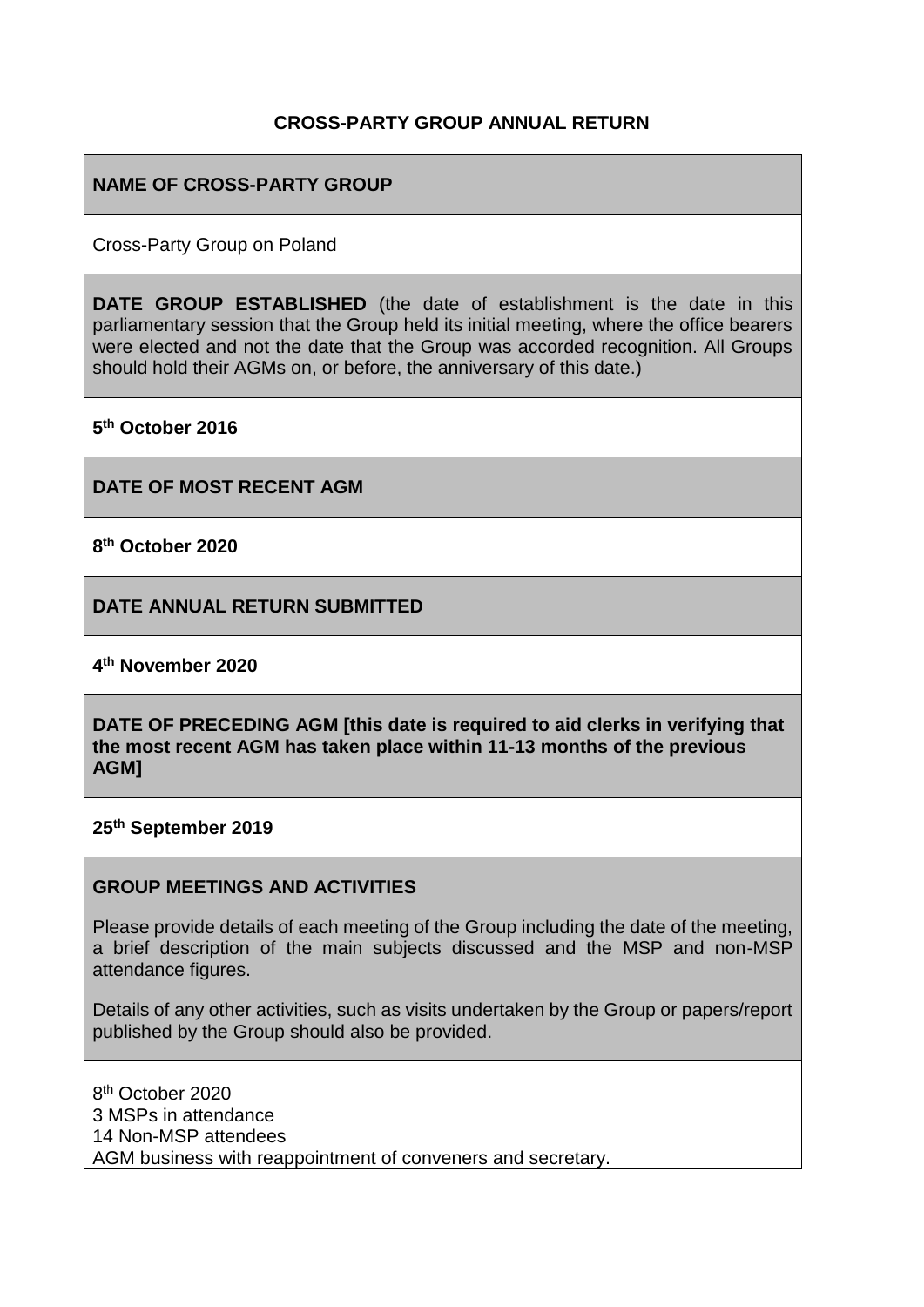The meeting focus on the impact of coronavirus on the Polish communities' mental health and the support services that are available. There were speakers from FENIKS, BEMIS and PKAVS, Polish Consulate, Polish Association Aberdeen and Police Scotland.

16th June 2020

2 MSPs in attendance

16 non-MSP attendees

A themed meeting on Business with speakers from the Polish Consulate, Scotland Poland ++, British/Polish Chamber of Commerce, PB Link, Scottish Government Trade Envoy to Poland, CEO Continuum Industries and Scotland Poland. Questions and discussion on how to strength links followed.

25<sup>th</sup> February 2020

1 MSP in attendance (meeting inquorate)

26 non MSP attendees

A themed meeting on education with presentations from Dr Thomas Bak, and Louise Glen from Education Scotland. The focus was the importance of language learning and where Polish could fit into the curriculum. There followed an report from the sub-group on education which provided an update on activities to bring Polish to schools in Scotland.

3 rd December 2019

4 MSPs in attendance

19 non-MSP attendees

The CPG was joined by the Consul-General of the Republic of Poland Mr Ireneusz Truszkowski. He talked about the work of the Consulate in Scotland and about significant future dates. Questions and discussion followed including the impact of changes to immigration. Sub groups on culture, education, health and business provided reports.

# **MSP MEMBERS OF THE GROUP**

Please provide names and party designation of all MSP members of the Group.

Claire Baker MSP Scottish Labour

Joan McAlpine MSP SNP

David Torrance MSP SNP

Fulton McGregor MSP SNP

Maurice Golden MSP Conservative Party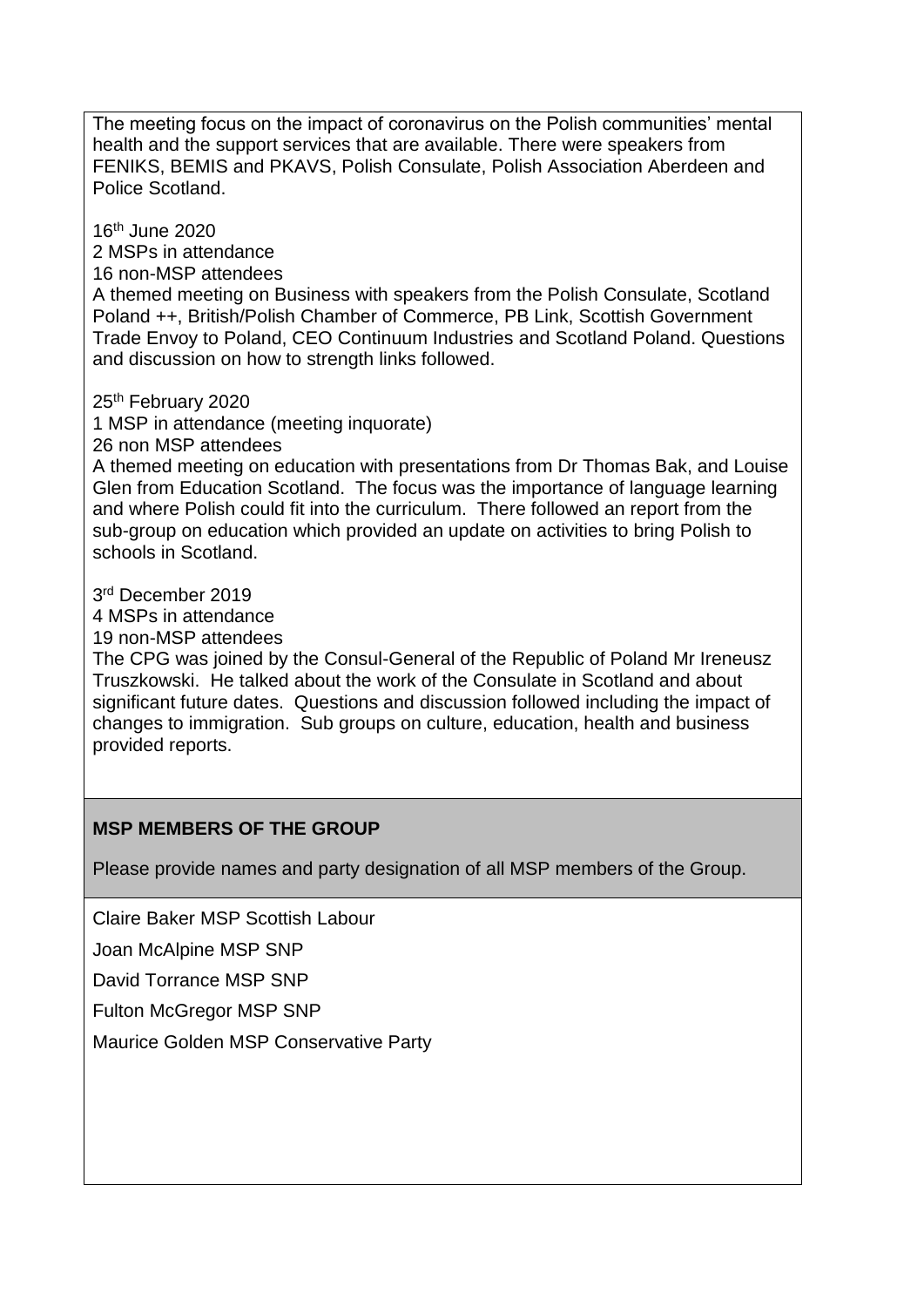# **NON-MSP MEMBERS OF THE GROUP**

For organisational members please provide only the name of the organisation, it is not necessary to provide the name(s) of individuals who may represent the organisation at meetings of the Group.

| <b>Individuals</b> | n/a                                                                                                                                                                                                                              |
|--------------------|----------------------------------------------------------------------------------------------------------------------------------------------------------------------------------------------------------------------------------|
| Organisations      | <b>Polish Consulate General</b><br><b>Fife Migrants Forum</b><br><b>Scottish Polish Cultural Association</b><br><b>Polish Cultural Festival Association</b><br>Polish Social and Educational Society in Glasgow<br><b>FENIKS</b> |

### **GROUP OFFICE BEARERS**

Please provide names for all office bearers. The minimum requirement is that two of the office bearers are MSPs and one of these is Convener – beyond this it is a matter for the Group to decide upon the office bearers it wishes to have. It is permissible to have more than one individual elected to each office, for example, co-conveners or multiple deputy conveners.

| Convener               | Claire Baker and<br>Joan McAlpine (co-conveners) |
|------------------------|--------------------------------------------------|
| <b>Deputy Convener</b> | n/a                                              |
| Secretary              | Zosia Fraser                                     |
| Treasurer              | n/a                                              |